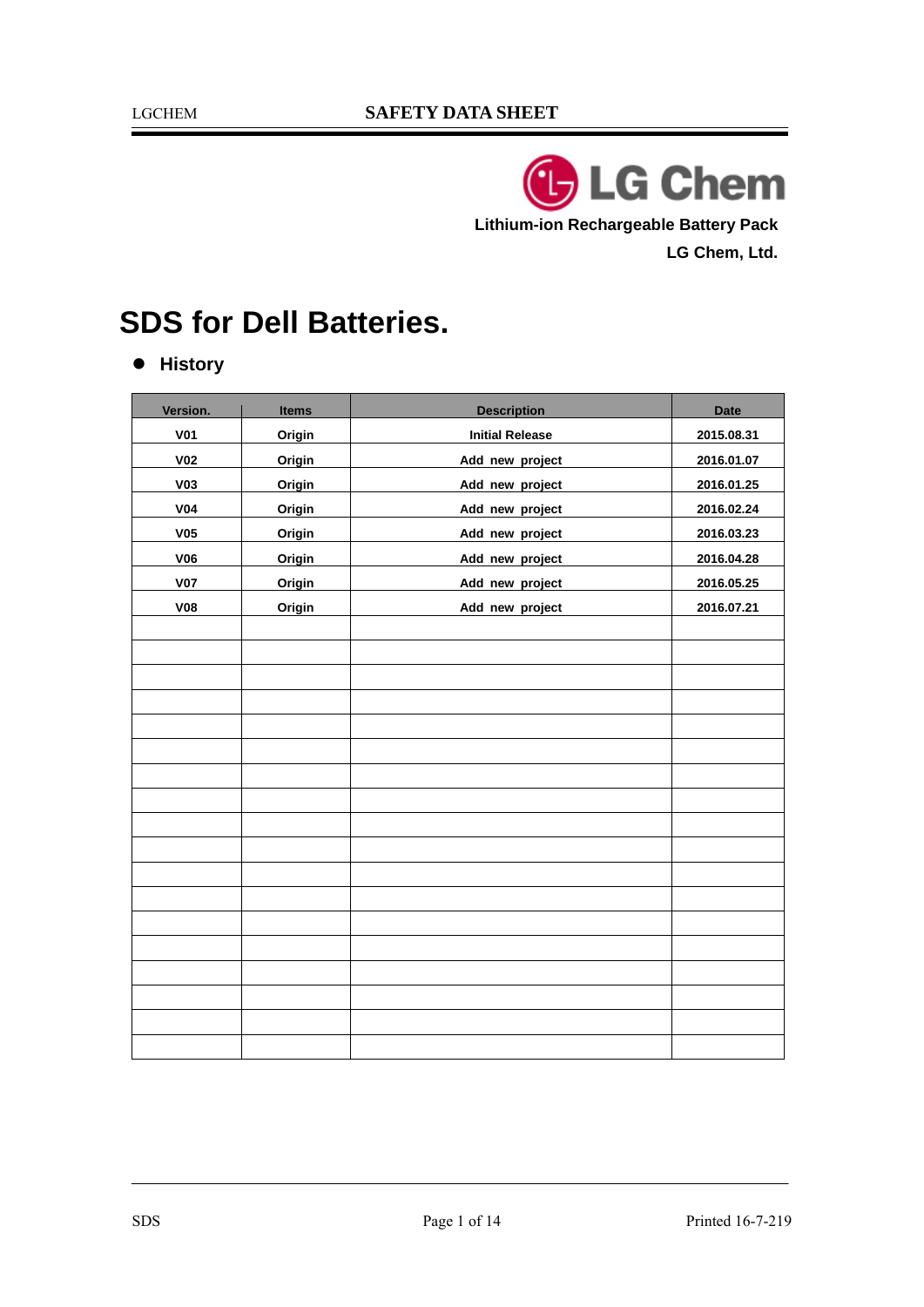**The Attached SDS, accurately represents the chemical construction, of the Dell Batteries listed below.** 

| No. | <b>Dell Part Number</b> | <b>Dell Type Number</b> | <b>Capacity</b> | List                    |
|-----|-------------------------|-------------------------|-----------------|-------------------------|
| 1   | N4TXM/ WNJ9J            | XX1DX                   | 36Wh            | 486790                  |
| 2   | <b>VOXTF</b>            | <b>TKN25</b>            | 49Wh            | 486790 Cell             |
| 3   | 49VTP                   | MR90Y                   | 65Wh            | D1 Cell                 |
| 4   | OMF69                   | MR90Y                   | 65Wh            | D1 Cell                 |
| 5   | T1G4M                   | <b>XCMRD</b>            | 40Wh            | C <sub>2</sub> Cell     |
| 6   | 4KFGD                   | <b>N3X1D</b>            | 65Wh            | D1 Cell                 |
| 7   | 5DN1K                   | 71R31                   | 97Wh            | D1 Cell                 |
| 8   | FT6D9                   | <b>VJXMC</b>            | 40Wh            | C <sub>2</sub> Cell     |
| 9   | <b>NVWGM</b>            | <b>VVONF</b>            | 65Wh            | D1 Cell                 |
| 10  | Y6KM7                   | N5YH9                   | 97Wh            | D1 Cell                 |
| 11  | Y9HNT                   | <b>W5CVK</b>            | 31Wh            | 556659 (Gen1)           |
| 12  | KR71X                   | XJ8TX                   | 34Wh            | 636655 (Gen1)           |
| 13  | <b>J31N7</b>            | <b>JMWGJ</b>            | 45Wh            | 556659 (Gen2)           |
| 14  | 0D47W                   | <b>TJ7V4</b>            | 47Wh            | 636655 (Gen2)           |
| 15  | 6MYFW                   | <b>DGGGT</b>            | 40Wh            | 357993&<br>305193(Gen2) |
| 16  | FT6D9                   | <b>VJXMC</b>            | 40Wh            | C <sub>2</sub> Cell     |
| 17  | <b>NVWGM</b>            | <b>VVONF</b>            | 65Wh            | D1 Cell                 |
| 18  | Y6KM7                   | N5YH9                   | 97Wh            | D1 Cell                 |
| 19  | G4YJM                   | <b>F7HVR</b>            | 58Wh            | 606080L1                |
| 20  | V3D9R                   | 7NXVR                   |                 | 3981108L1               |
| 21  | CFC6C                   | 7WMM7                   | 28Wh            | 305193L1                |
| 22  | <b>PWM3D/TPVWW</b>      | 5MTD8                   | 43Wh            | D1 Cell                 |
| 23  | 3NG29/ W7KJC            | YFDF9                   | 65wh            | D1 Cell                 |
| 24  | 1V2F6                   | <b>TRHFF</b>            | 43Wh            | 606080DL1               |
| 25  | <b>DFVYN</b>            | 0PD19                   | 58Wh            | 606080DL1               |
| 26  | <b>0WF28</b>            | GK5KY                   | 43Wh            | 606080DL1               |
| 27  | 9P4D2                   | <b>RYXXH</b>            | 38Wh            | 575577L1                |
| 28  | 8V5GX                   | G5M10                   | 51Wh            | 575577L1                |
| 29  | WG6RP                   | F3G33                   | 39Wh            | 566860L1                |
| 30  | W57CV                   | VFV59                   | 52Wh            | 566860L1                |
| 31  | <b>GV7HC</b>            | V8XN3                   | 40Wh            | 646856L1                |
| 32  | G95J5                   | 3RNFD                   | 54Wh            | 646856L1                |
| 33  | <b>HFRC3</b>            | 2H2G4                   | 38Wh            | 4763109L1               |
| 34  | <b>FRVYX</b>            | TM9HP                   | 20Wh            | 405581L1                |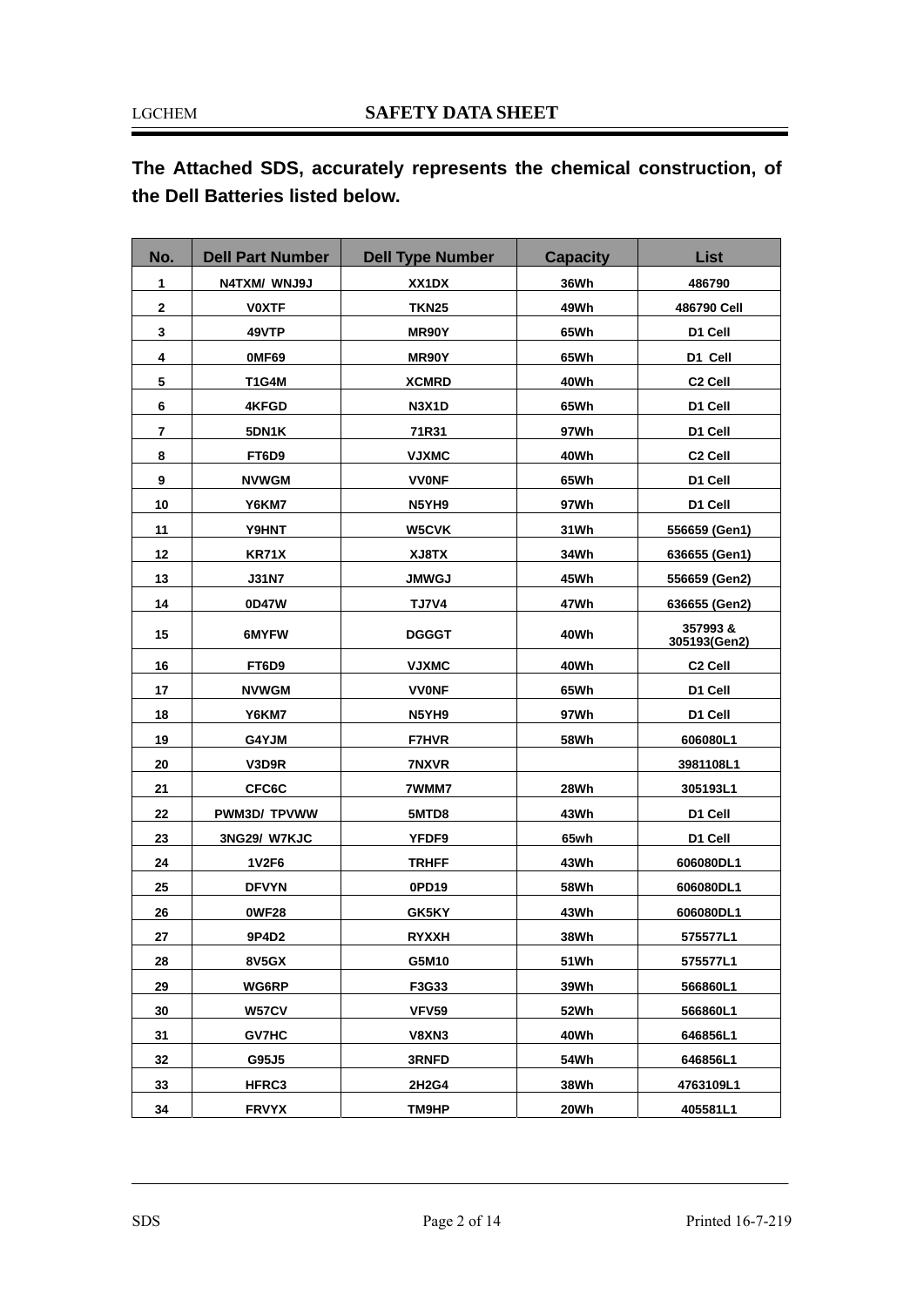#### LGCHEM **SAFETY DATA SHEET**

| 35 | <b>YX81V</b>      | 271J9        | 20Wh       | 405581L1             |
|----|-------------------|--------------|------------|----------------------|
| 36 | 2P9KD             | 3V806        | 51Wh       | 575577L1             |
| 37 | VTDT2             | <b>VMYGJ</b> | 58Wh       | 606080DL1            |
| 38 | 991XP             | <b>M5Y1K</b> | 40Wh       | C4 Cell              |
| 39 | RTC77             | K185W        | 47Wh       | E1 Cell              |
| 40 | FP02G             | <b>JD33K</b> | 28Wh       | 3281108A1            |
| 41 | 70K80/ 7VJMH      | <b>T40JJ</b> | 1.8Wh      | 423443A1             |
| 42 | <b>H132V</b>      | <b>T40JJ</b> | 1.8Wh      | 423443A1             |
| 43 | M9XPM             | <b>T40JJ</b> | 1.8Wh      | 423443A1             |
| 44 | <b>KTCCN</b>      | 5R9DD        | 43Wh       | 606080DL1            |
| 45 | WTG3T             | <b>ROTMP</b> | 62Wh       | 575577A1             |
| 46 | 5PD40             | K81RP        | 21Wh       | 2857127L1            |
| 47 | <b>242WD</b>      | J60J5        | 54Wh       | 485780L1             |
| 48 | 1V0PP             | <b>T05W1</b> | 72Wh       | 646064L1             |
| 49 | <b>RDYCT</b>      | <b>MFKVP</b> | 89Wh       | 646064A1             |
| 50 | RDRH <sub>9</sub> | NGGX5        | 47Wh       | 575577A1             |
| 51 | G9G1H             | <b>WJ5R2</b> | 81Wh       | 645465L1             |
| 52 | 92NCT             | GK5KY        | 43Wh       | 606080DL1            |
| 53 | 2VMGK             | N1WM4        | 62Wh       | 575577A1             |
| 54 | 62MJV             | <b>RRCGW</b> | 56Wh       | 647363L              |
| 55 | <b>V55D0</b>      | 7VKV9        | <b>30W</b> | 3075109L1            |
| 56 | <b>VXT50</b>      | 9KY50        | <b>19W</b> | 304072L1             |
| 57 | <b>HK6DV</b>      | 6MT4T        | 62Wh       | 575577A1             |
| 58 | 2VMGK             | N1WM4        | 62Wh       | 575577A1             |
| 59 | K5NN <sub>2</sub> | YFDF9        | 65wh       | D1 Cell              |
| 60 | PKG3N             | 1MCXM        | 28wh       | 305193L1             |
| 61 | 5K9CP             | 90V7W        | 56Wh       | 345594L1<br>417194L1 |
| 62 | K5NN2             | GK5KY        | 43Wh       | 606080DL1            |
| 63 | 9JF93             | <b>TRHFF</b> | 43Wh       | 606080DL1            |
| 64 | HMNKM             | 0PD19        | 58Wh       | 606080DL1            |
| 65 | 5PYY9             | <b>RYXXH</b> | 38Wh       | 575577L1             |
| 66 | <b>K9GVN</b>      | G5M10        | 51 Wh      | 575577L1             |
| 67 | 4H34M             | P63NY        | 43Wh       | 556354L1<br>376754L1 |
| 68 | HMYXT/ 2P6GX      | T54FJ        | 60Wh       | C <sub>2</sub> Cell  |
| 69 | GK2X6             | <b>J1KND</b> | 48Wh       | S <sub>3</sub> cell  |
| 70 | T2JX4             | <b>WDX0R</b> | 42Wh       | 485780C1             |
| 71 | 81PF3             | 33YDH        | 56Wh       | 485780C1             |

Ξ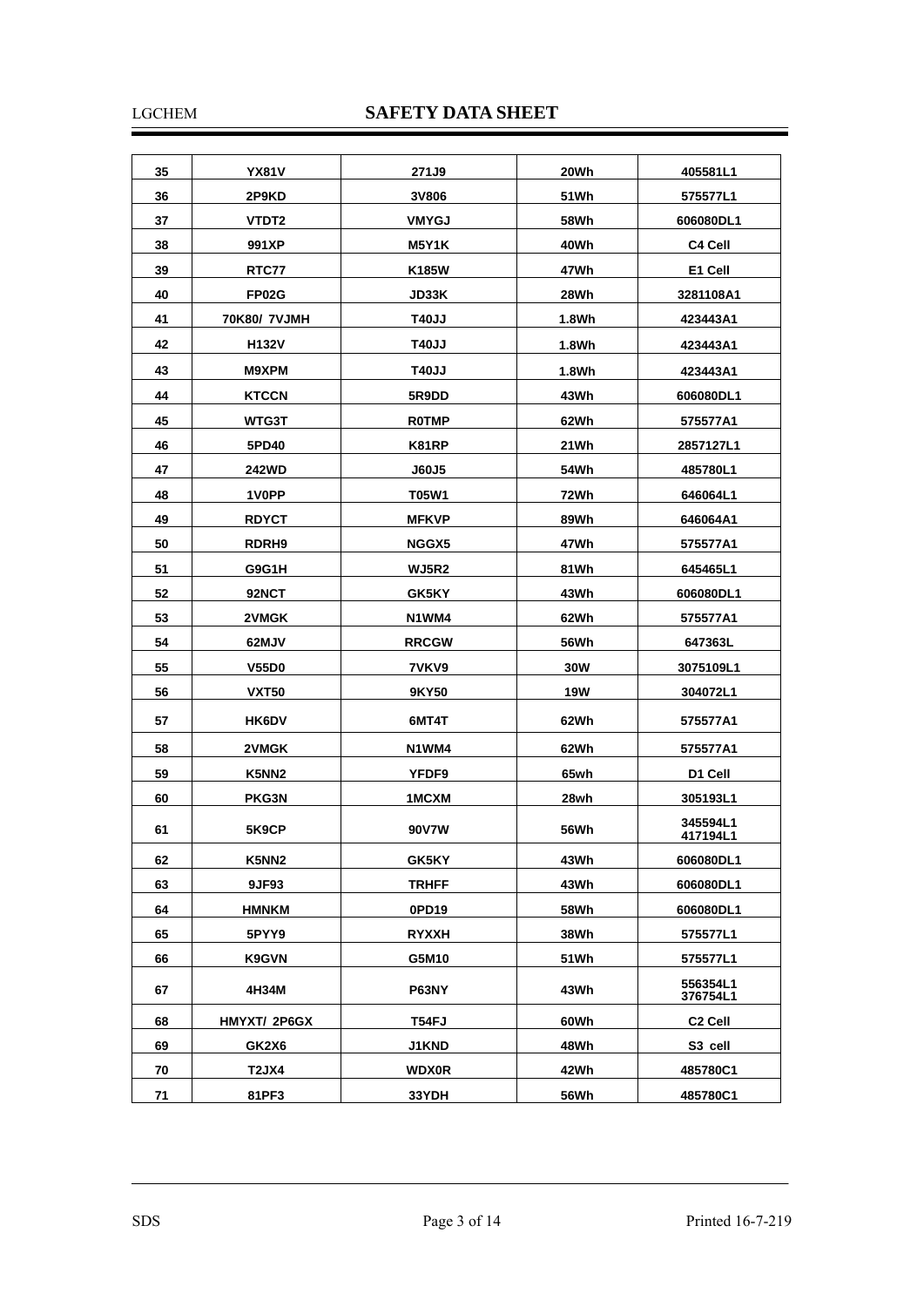#### LGCHEM **SAFETY DATA SHEET**

| 72  | H <sub>1391</sub>              | W1193              | 60Wh   | C1 Cell               |
|-----|--------------------------------|--------------------|--------|-----------------------|
| 73  | <b>TVMVN/ PFW7V</b>            | T54FJ              | 60Wh   | C1 Cell               |
| 74  | T453X                          | 4GVGH              | 84Wh   | 645465L1              |
| 75  | <b>JNT6D</b>                   | <b>VMYGJ</b>       | 58Wh   | 606080DL1             |
| 76  | 05VFW/ 9981K                   | <b>NHXVW</b>       | 87Wh   | D1 Cell               |
| 77  | <b>RNP72</b>                   | <b>PW23Y</b>       | 60Wh   | 375386A1<br>457186A1  |
| 78  | NP <sub>0</sub> V <sub>3</sub> | NNF <sub>1</sub> C | 46Wh   | 275292L1<br>3153122L1 |
| 79  | 4RRR3                          | TDW5P              | 76Wh   | 647363L1              |
| 80  | <b>DWJHM</b>                   | VFV59              | 52Wh   | 566860L1              |
| 81  | <b>CJW7D</b>                   | 3RNFD              | 54Wh   | 646856L1              |
| 82  | 96H67                          | Y2RV2              | 3.4Wh  | 523243A1              |
| 84  | <b>M6WKR</b>                   | <b>PWKWM</b>       | 56Wh   | 485780C1              |
| 85  | 5JT8G                          | 1WND8              | 31.5Wh | 484078L1              |
| 86  | X <sub>16</sub> TW             | <b>JOPGR</b>       | 42Wh   | 484078L1              |
| 87  | 546FF                          | 44T2R              | 68Wh   | 575577B1              |
| 88  | 01D82                          | 9NJM1              | 99Wh   | 575577B1              |
| 89  | NJJ2H                          | <b>J60J5</b>       | 54Wh   | 485779L1              |
| 90  | <b>J8FXW</b>                   | 6MT4T              | 62Wh   | 575577A1              |
| 91  | C27RW                          | <b>DJ1J0</b>       | 42Wh   | 485780C1              |
| 92  | 2X39G                          | F3YGT              | 60Wh   | 485779A1              |
| 93  | MYJ96                          | F3YGT              | 60Wh   | 485779A1              |
| 94  | 5D91C                          | <b>H5H20</b>       | 56Wh   | 647363L1              |
| 95  | 5XJ28                          | 6GTPY              | 97Wh   | 645465B1              |
| 96  | 96H67                          | Y2RV2              | 3.5Wh  | 523243A1              |
| 97  | 3VC9Y                          | 3DDDG              | 42Wh   | 485780C1              |
| 98  | 83XPC                          | 93FTF              | 51Wh   | 575577B1              |
| 99  | <b>DV9NT</b>                   | <b>GJKNX</b>       | 68Wh   | 575577B1              |
| 100 | FPT1C                          | <b>GJKNX</b>       | 68Wh   | 575577B1              |
| 101 | NY5PG                          | VG93N              | 92Wh   | 645465A1              |
| 102 | FTG78                          | <b>J0PGR</b>       | 42Wh   | 484078L1              |
| 103 | 725KY                          | K5XWW              | 60Wh   | 395890L1              |
| 104 | CFX97                          | 71TG4              | 45Wh   | 395890L1              |
| 105 | <b>V57XN/ YCNCW</b>            | M5Y0X              | 97Wh   | D1 cell               |
| 106 | J7KGM/ 3CVD9                   | M5Y0X              | 97Wh   | D1 cell               |
| 107 | 8PGNG                          | JWPHF              | 57Wh   | B1 cell               |
| 108 | <b>P27T3</b>                   | <b>R795X</b>       | 84Wh   | B1 cell               |
| 109 | 6K0DT                          | <b>H7XW1</b>       | 44WH   | D1 cell               |

Ξ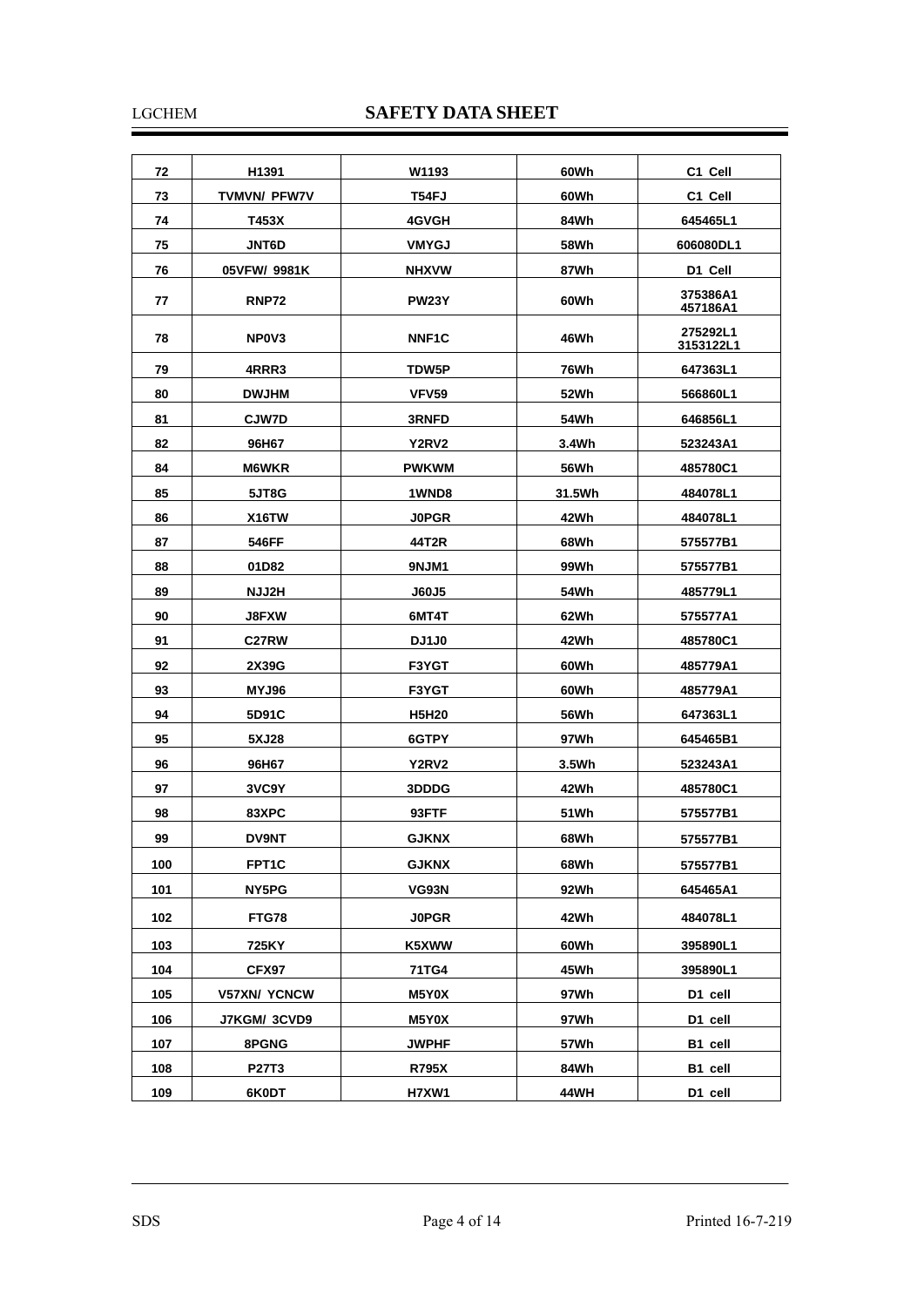#### LGCHEM **SAFETY DATA SHEET**

| 110 | <b>YKFOM</b> | 8858X        | 48Wh        | S3 cell     |
|-----|--------------|--------------|-------------|-------------|
| 111 | <b>X28XH</b> | X284G        | 48Wh        | S3 cell     |
| 112 | 3N73J        | <b>GW240</b> | 32Wh        | S3 cell     |
| 113 | <b>KCFPM</b> | TKV2V        | 48Wh        | S3 cell     |
| 114 | H1391/ 3XY6Y | W1193        | 62Wh        | C1 cell     |
| 115 | 8TJD2/9X6X0  | W1193        | 62Wh        | C1 cell     |
| 116 | 9GXD5/ CWTM0 | <b>RFJMW</b> | 97Wh        | D1 cell     |
| 117 | 6CYH6        | K5XWW        | 60Wh        | 395890L1    |
| 118 | Y07HK        | 51KD7        | 42Wh        | 485780C1    |
| 119 | <b>C07K7</b> | <b>WJ5R2</b> | 81Wh        | ICP645465L1 |
| 120 | <b>MN791</b> | 271J9        | 20Wh        | 405581L1    |
| 121 | <b>R89JJ</b> | TM9HP        | 20Wh        | 405581L1    |
| 122 | <b>242WD</b> | J60J5        | <b>54Wh</b> | 485779L1    |
| 123 | K5NN2        | YFDF9        | 65wh        | D1 Cell     |
| 124 | 0C178        | NGGX5        | 47Wh        | 575577A1    |
| 125 | 0D074        | 6MT4T        | 62Wh        | 575577A1    |
| 126 | K1G3K        | <b>WJ5R2</b> | 81Wh        | 645465L1    |
| 127 | 4RRR3        | TDW5P        | <b>76Wh</b> | 647363L1    |
| 128 | 546FF        | 44T2R        | 68Wh        | 575577B1    |
| 129 |              |              |             |             |
| 130 |              |              |             |             |
| 131 |              |              |             |             |
| 132 |              |              |             |             |
| 133 |              |              |             |             |
| 134 |              |              |             |             |
| 135 |              |              |             |             |

M6WKR

Signed by Representative:

Ξ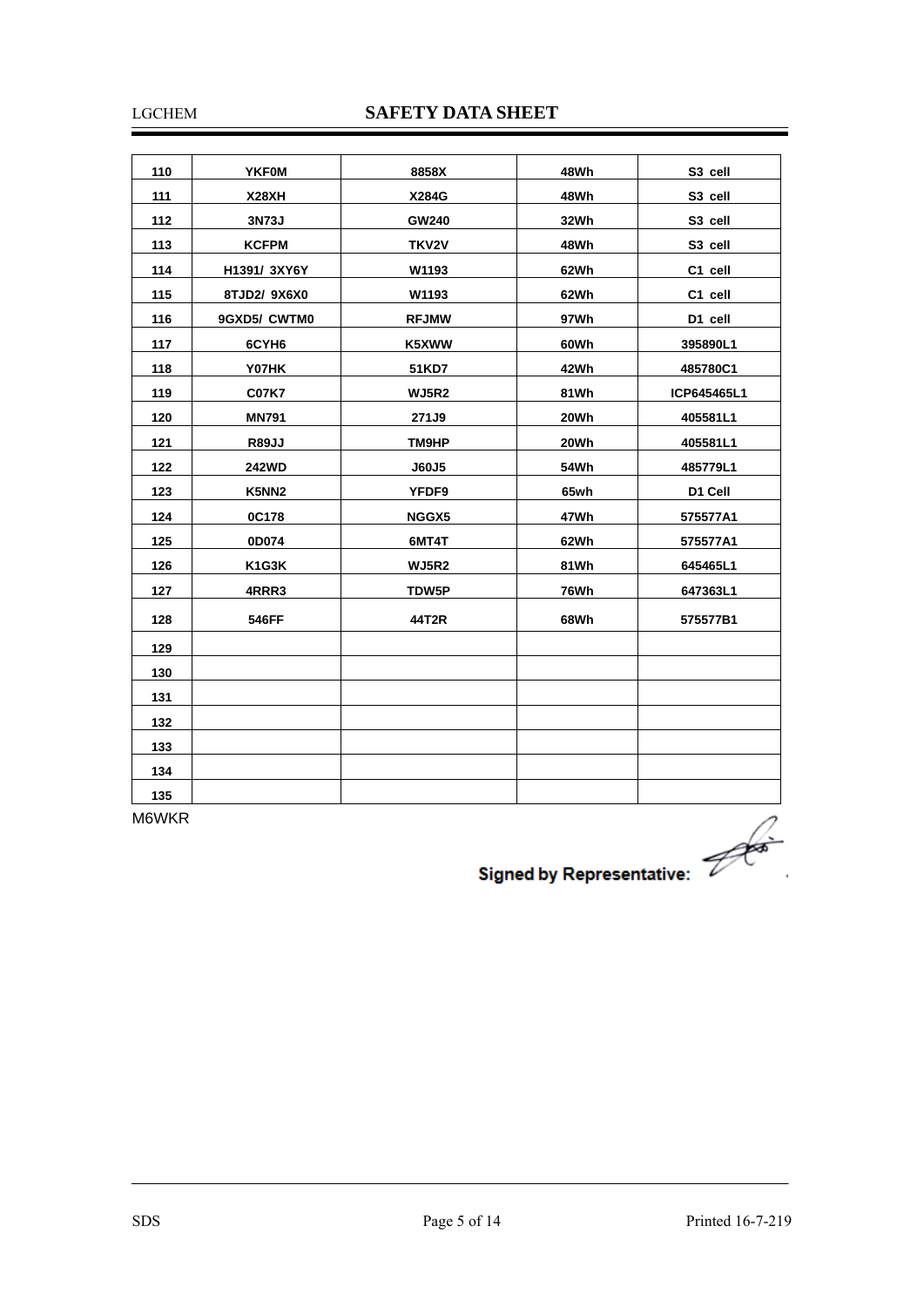## **SAFETY DATA SHEET**

## **Lithium-Ion Battery**

## **LG Chem, Ltd.**

## **1. Identification**

#### **Product Identification**

Lithium-Ion Battery ( All models manufactured by LG Chem, Ltd )

#### **Manufacturer**

LG Chem, Ltd. LG Twin Towers, 128, Yeoui-daero, Yeongdeungpo-gu, Seoul 150-721, Korea

#### **Emergency Telephone Number**

82-2-3773-7256

## **2. Hazards Identification**

### **Emergency Overview**

May explode in a fire, which could release hydrogen fluoride gas. Use extinguishing media suitable for materials burning in fire.

**Since cell is covered with protection case, it is not exposed for any toxic substance unless there is external damage.** 

#### **Primary routes of entry**

| Skin contact    | NO. |
|-----------------|-----|
| Skin absorption | NO. |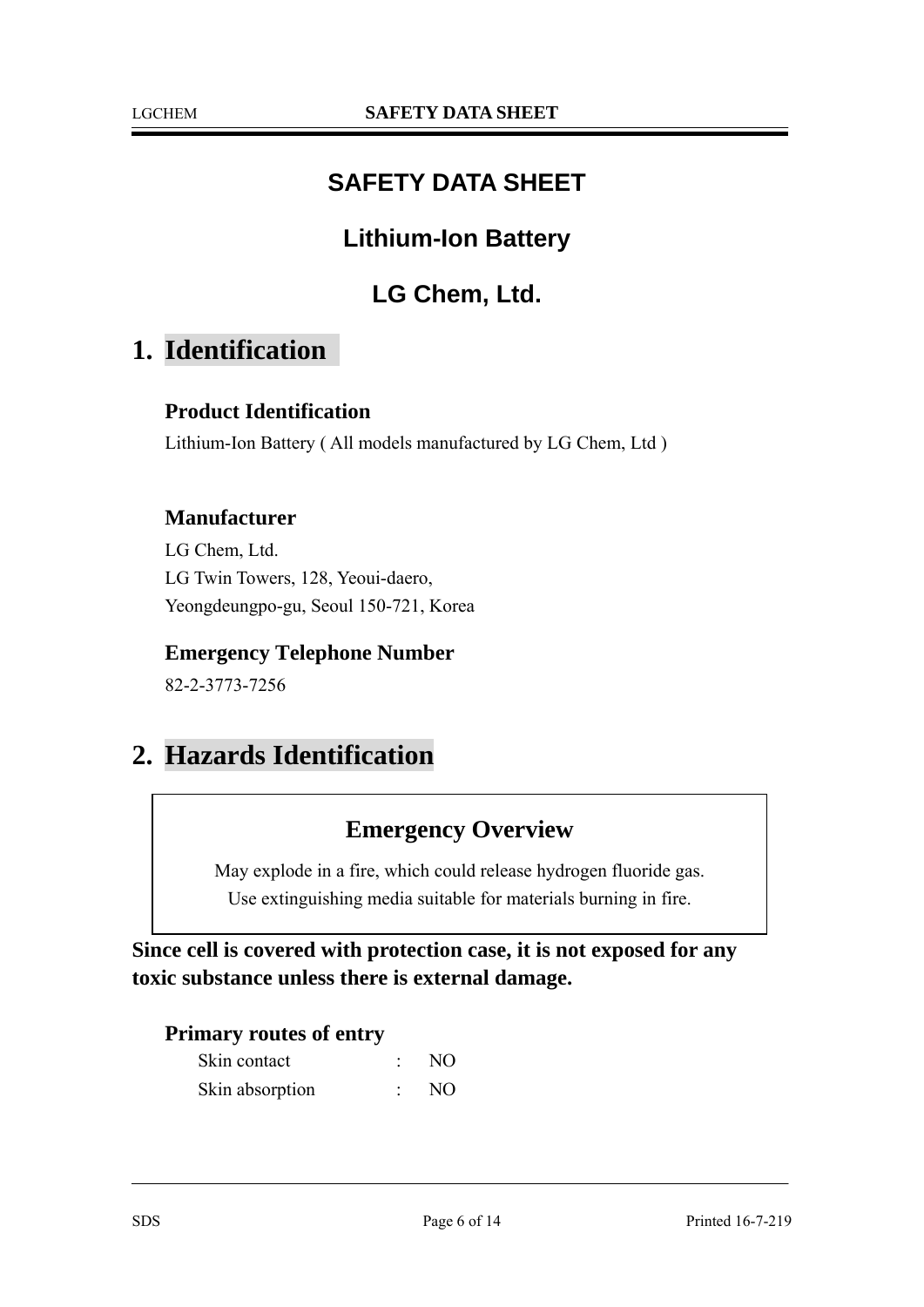| Eye contact | NO. |
|-------------|-----|
| Inhalation  | NO. |
| Ingestion   | NO. |

### **Symptoms of exposure**

Skin contact No effect under routine handling and use.

Skin absorption No effect under routine handling and use.

Eye contact No effect under routine handling and use.

Inhalation No effect under routine handling and use.

Reported as carcinogen Not applicable

## **3. Composition Information on ingredients**

| <b>Hazardous Ingredients</b>                | $\frac{6}{9}$ | <b>CAS Number</b> |
|---------------------------------------------|---------------|-------------------|
| Aluminum Foil                               | $2 - 10$      | 7429-90-5         |
| Metal Oxide (proprietary)                   | $30 - 40$     | 12190-79-3        |
| Polyvinylidene Fluoride (PVDF)              | $\leq$ 5      | 24937-79-9        |
| Copper Foil                                 | $2 - 10$      | 7440-50-8         |
| Carbon (proprietary)                        | $20 - 30$     | 7440-44-0         |
| Electrolyte (proprietary)                   | $10 - 20$     |                   |
| Stainless steel, Nickel and inert materials | Remainder     | N/A               |

# **4. First Aid Measures**

#### **Inhalation**

Not a health hazard.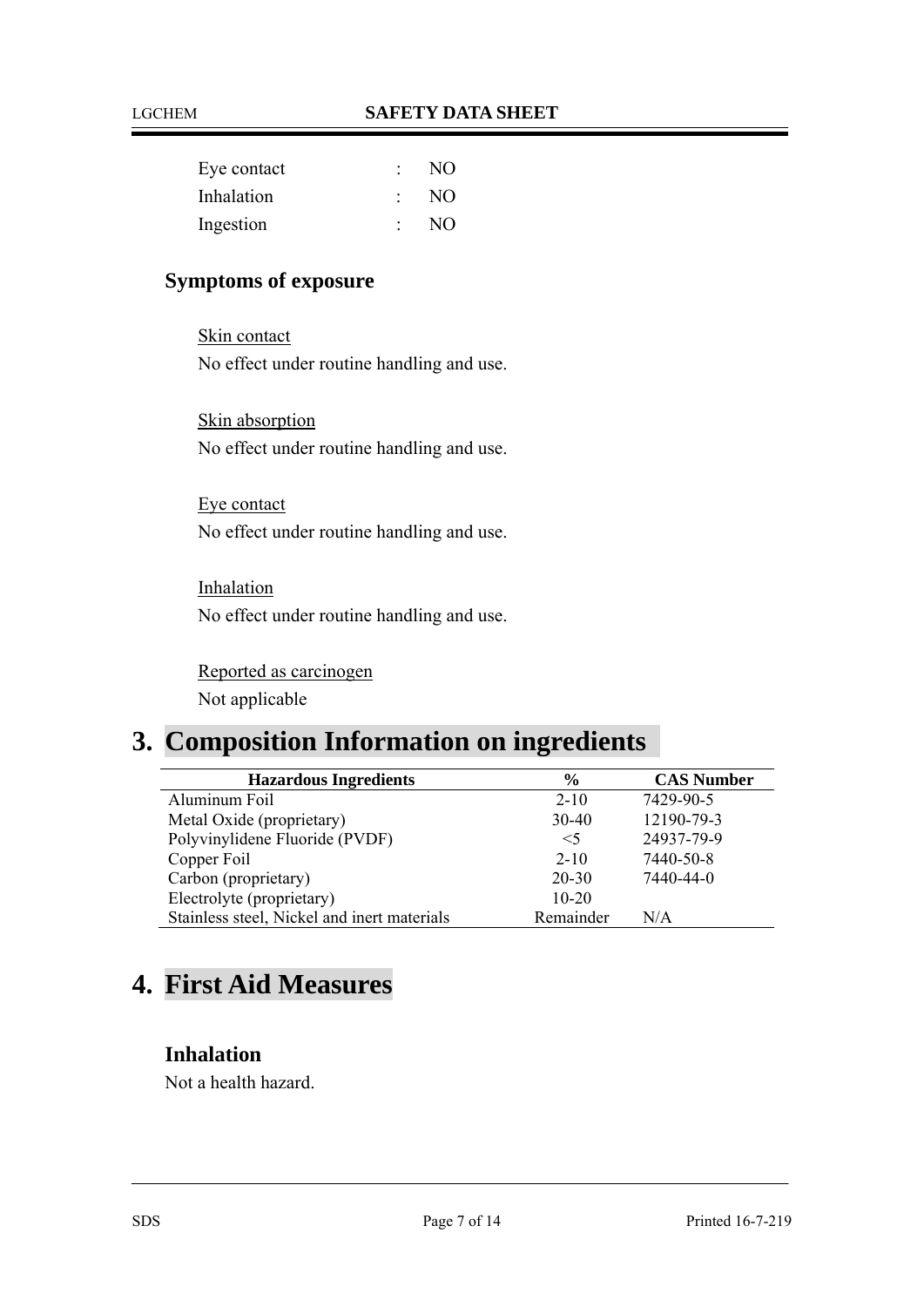#### **Eye contact**

Not a health hazard.

#### **Skin contact**

Not a health hazard.

#### **Ingestion**

If swallowed, obtain medical attention immediately.

### **IF EXPOSURE TO INTERNAL MATERIALS WITHIN CELL DUE TO DAMAGED OUTER CASING, THE FOLLOWING ACTIONS ARE RECOMMENDED ;**

#### **Inhalation**

Leave area immediately and seek medical attention.

#### **Eye contact**

Rinse eyes with water for 15 minutes and seek medical attention.

#### **Skin contact**

Wash area thoroughly with soap and water and seek medical attention.

#### **Ingestion**

Drink milk/water and induce vomiting; seek medical attention.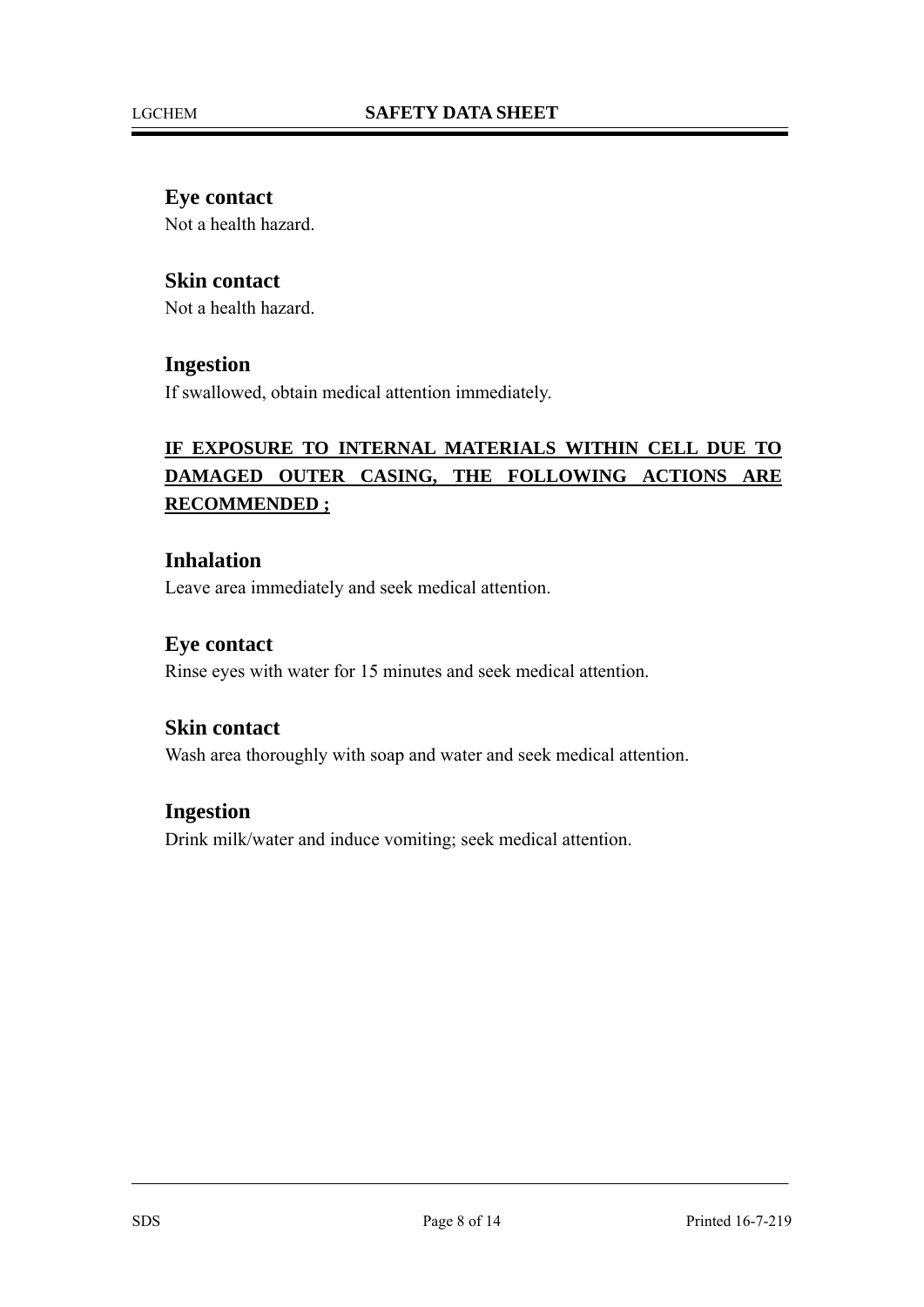## **5. Fire Fighting Measures**

#### **General Hazard**

Cell is not flammable but internal organic material will burn if the cell is incinerated. Combustion products include, but are not limited to hydrogen fluoride, carbon monoxide and carbon dioxide.

#### **Extinguishing Media**

Use extinguishing media suitable for the materials that are burning.

#### **Special Firefighting Instructions**

If possible, remove cell(s) from fire fighting area. If heated above 125°C, cell(s) may explode/vent.

#### **Firefighting Equipment**

Use NIOSH/MSHA approved full-face self-contained breathing apparatus (SCBA) with full protective gear.

## **6. Accidental Release Measures**

#### **On Land**

Place material into suitable containers and call local fire/police department.

#### **In Water**

If possible, remove from water and call local fire/police department.

## **7. Handling and Storage**

#### **Handling**

No special protective clothing required for handling individual cells.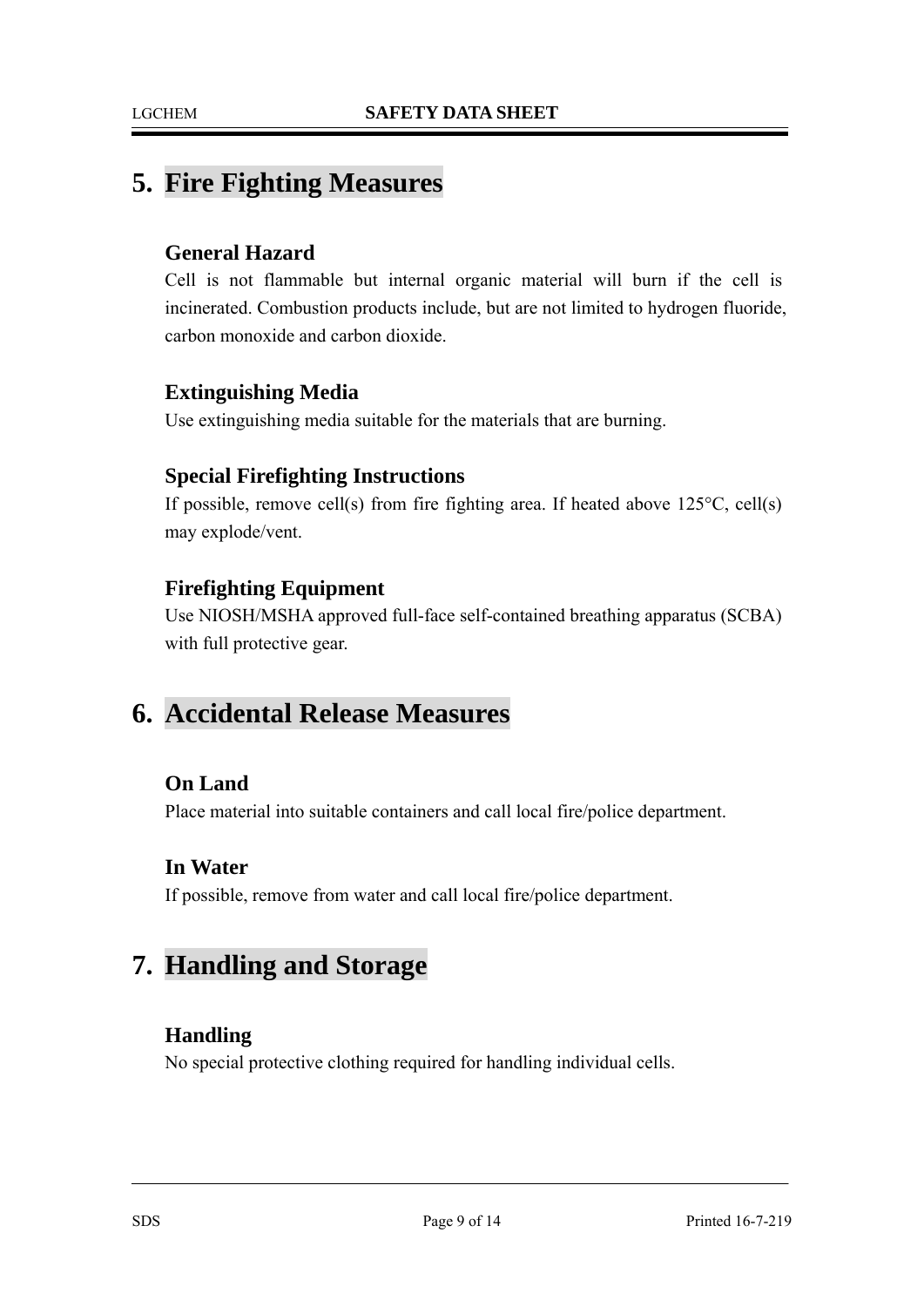#### **Storage**

Store in a cool, dry place.

## **8. Exposure Controls / Personal Protection**

#### **Engineering controls**

Keep away from heat and open flame. Store in a cool dry place.

#### **Personal Protection**

**Respirator** 

Not required during normal operations. SCBA required in the event of a fire.

Eye/face protection Not required beyond safety practices of employer.

Gloves Not required for handling of cells.

Foot protection Steel toed shoes recommended for large container handling.

## **9. Physical and Chemical Properties**

| <b>State</b>        | Solid     |
|---------------------|-----------|
| Odor                | N/A       |
| <b>PH</b>           | N/A       |
| Vapor pressure      | N/A       |
| Vapor density       | N/A       |
| Boiling point       | N/A       |
| Solubility in water | Insoluble |
| Specific gravity    | N/A       |
| Density             | N/A       |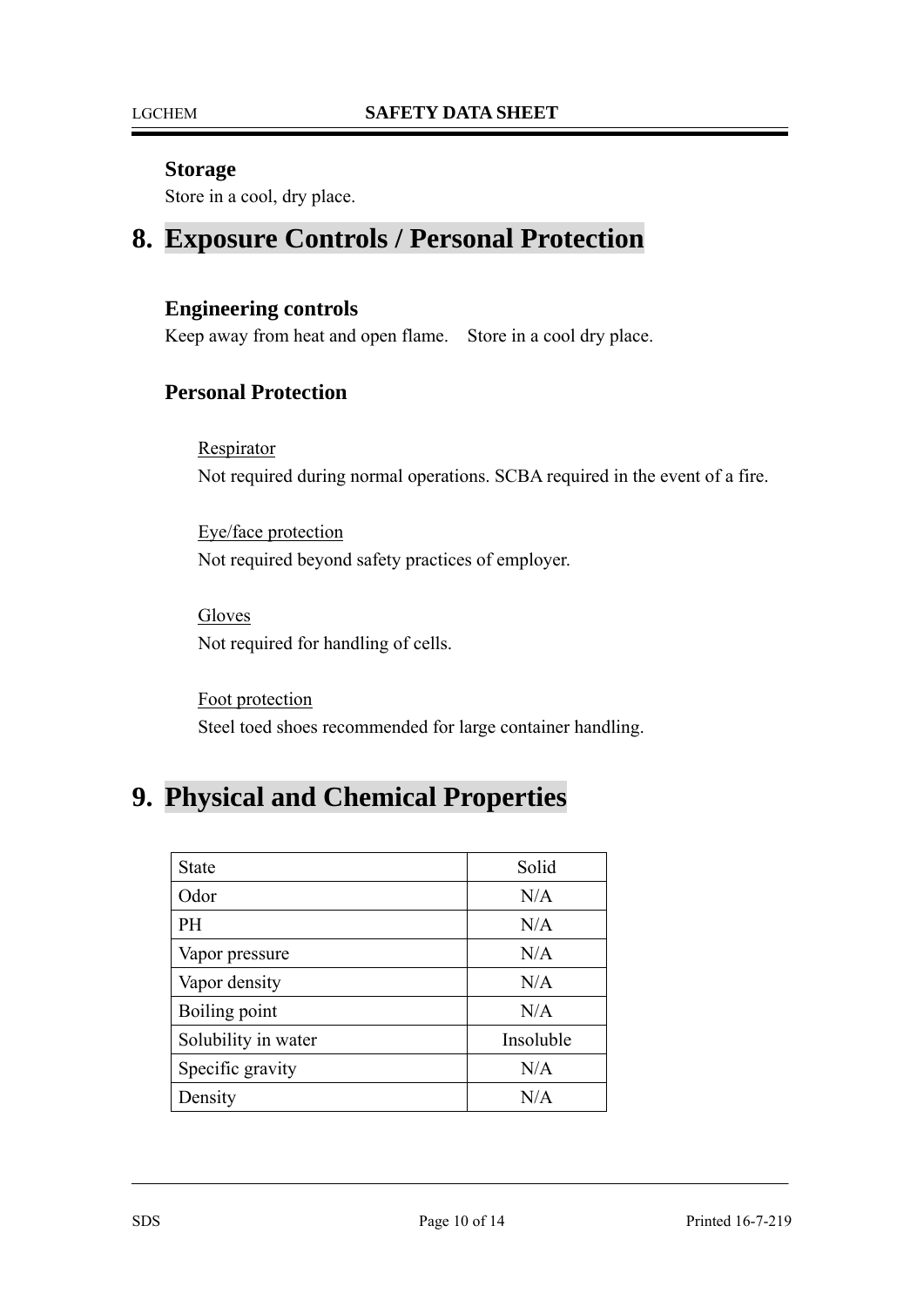## **10. Stability and Reactivity**

#### **Reactivity**

None

#### **Incompatibilities**

None during normal operation. Avoid exposure to heat, open flame, and corrosives.

#### **Hazardous Decomposition Products**

None during normal operating conditions. If cells are opened, hydrogen fluoride and carbon monoxide may be released.

#### **Conditions To Avoid**

Avoid exposure to heat and open flame. Do not puncture, crush or incinerate.

## **11. Toxicological Information**

This product does not elicit toxicological properties during routine handling and use.

| Sensitization | Teratogenicity | Reproductive<br>toxicity | Acute toxicity |
|---------------|----------------|--------------------------|----------------|
| NП            | JО             | $\sqrt{(1)}$             | NO.            |

If the cells are opened through misuse or damage, discard immediately. Internal components of cell are irritants and sensitizers.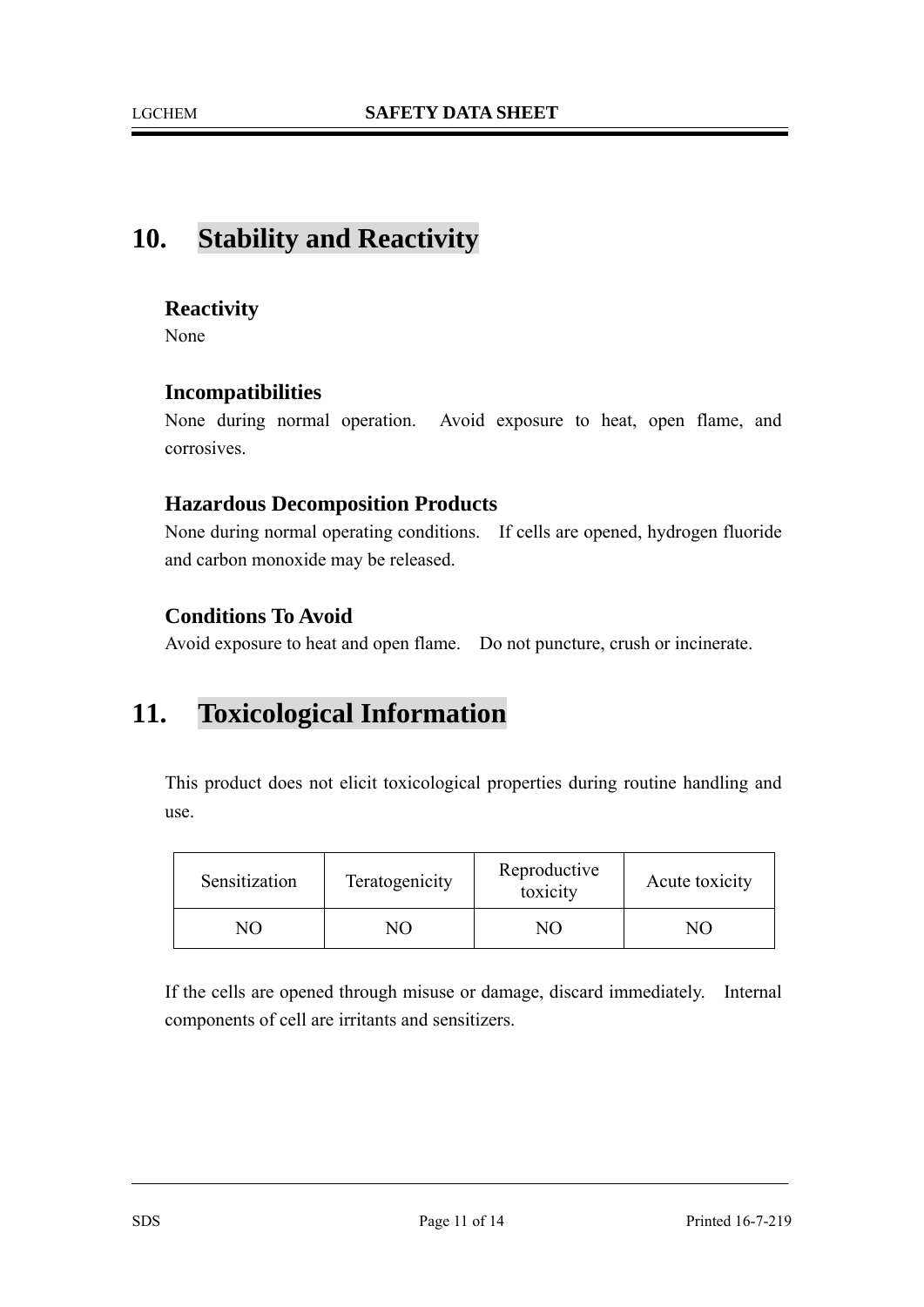## **12. Ecological Information**

Some materials within the cell are bioaccumulative. Under normal conditions, these materials are contained and pose no risk to persons or the surrounding environment.

## **13. Disposal Considerations**

California regulated debris

RCRA Waste Code : Nonregulated

Dispose of according to all federal, state, and local regulations.

## **14. Transport Information**

Lithium Ion batteries are considered to be "Rechargeable batteries" and meet the requirements of transportation by the U.S. Department of Transportation(DOT), the International Civil Aviation Administration(ICAO), the International Maritime Dangerous Goods (IMDG) Code.

Even classified as lithium ion batteries (UN3480), 2016 IATA Dangerous Goods Regulations 57th edition Packing Instruction 965 Section IB or II is applied.

 The general and additional requirements apply to all lithium ion cells and batteries prepared for transport according to this packing instruction:

1) Section IB applies to lithium ion cells with a Watt-hour rating not exceeding 20 Wh and lithium ion batteries with a Watt-hour rating not exceeding 100 Wh packed in quantities that exceed the allowance permitted in Section IB, Table 965- IB; and

| <b>TABLE 965-IB</b> |  |  |  |
|---------------------|--|--|--|
|                     |  |  |  |
|                     |  |  |  |

|                                 | Net quantity per package<br>Passenger aircraft | Net quantity per package<br>Cargo Aircraft Only |
|---------------------------------|------------------------------------------------|-------------------------------------------------|
| Lithium ion cells and batteries | 10 kg                                          | 10 kg                                           |
|                                 |                                                |                                                 |
| .<br><b>OUTER PACKAGINGS</b>    |                                                |                                                 |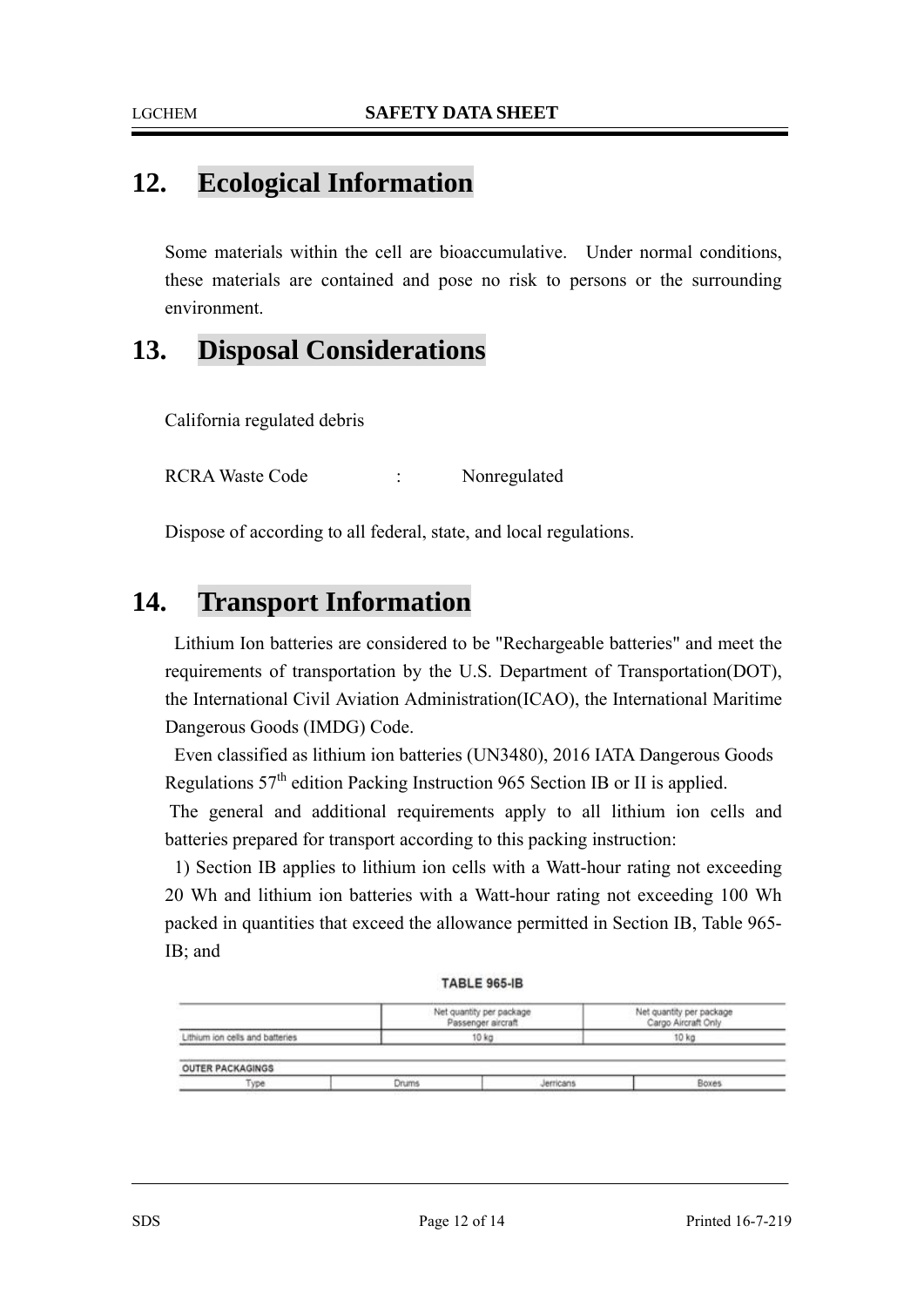2) Section II applies to lithium ion cells with a Watt-hour rating not exceeding 20 Wh and lithium ion batteries with a Watt-hour rating not exceeding 100 Wh packed in quantities not exceeding the allowance permitted in Section II, Table 965-II.

| TABLE 965 | 5. II |  |
|-----------|-------|--|
|           |       |  |

| hathaats                                         | with a Watt-hour ratng of 2.7 Wh.<br>or less | Lithium ion cells anti/or batteries   Lithium ion cells with a Watt-hour rating of ]<br>more than 2.7 Wh but not more than<br>20 Wh | Lithium ion katteries with a Watt-<br>I hour rating of more than 2.7 Mh but<br>not more than 100 Wh |
|--------------------------------------------------|----------------------------------------------|-------------------------------------------------------------------------------------------------------------------------------------|-----------------------------------------------------------------------------------------------------|
|                                                  |                                              |                                                                                                                                     |                                                                                                     |
| Maximum number of cells/battetles per<br>package | No limit                                     | 8 cells                                                                                                                             | 2 Batteries                                                                                         |
| Maximum net quantity per package                 |                                              |                                                                                                                                     |                                                                                                     |

Cells and/or batteries specified in columns 2, 3 and 4 of Table 965-II must not be combined in the same package.

Each cell or battery is of the type proven to meet the requirements of each test in the UN Manual of Tests and Criteria Part 3 subsection 38.3.

The product has been evaluated according to the UN Manual of Tests and Criteria.

| No.    | <b>Test Item</b>       | Criteria                                                                                                                                                                                                                                               | Result |
|--------|------------------------|--------------------------------------------------------------------------------------------------------------------------------------------------------------------------------------------------------------------------------------------------------|--------|
| Test 1 | Altitude simulation    | - After OCV $(\%) \ge 90\%$<br>No leakage, no venting,<br>no<br>disassembly, no rupture, no fire<br>- Mass loss limit (leakage)<br>1) If M<1g, less than $0.5\%$ ,<br>2) If $1g \leq M \leq 75g$ , less than 0.2%,<br>3) If $M > 75g$ , less than 0.1% | Pass   |
| Test 2 | Thermal test           |                                                                                                                                                                                                                                                        | Pass   |
| Test 3 | Vibration              |                                                                                                                                                                                                                                                        | Pass   |
| Test 4 | <b>Shock</b>           |                                                                                                                                                                                                                                                        | Pass   |
| Test 5 | External short circuit | - No disassembly, no rupture, no fire<br>within 6 hours after the test<br>- Max. Temp $\leq 170^{\circ}$ C                                                                                                                                             | Pass   |
| Test 6 | <b>Impact or Crush</b> | - No disassembly, no fire<br>within 6 hours after the test<br>- Max. Temp $\leq 170^{\circ}$ C                                                                                                                                                         | Pass   |
| Test 7 | Overcharge             | - No disassembly, no fire<br>within 7 days after the test                                                                                                                                                                                              | Pass   |
| Test 8 | Forced discharge       | - No disassembly, no fire<br>within 7 days after the test                                                                                                                                                                                              | Pass   |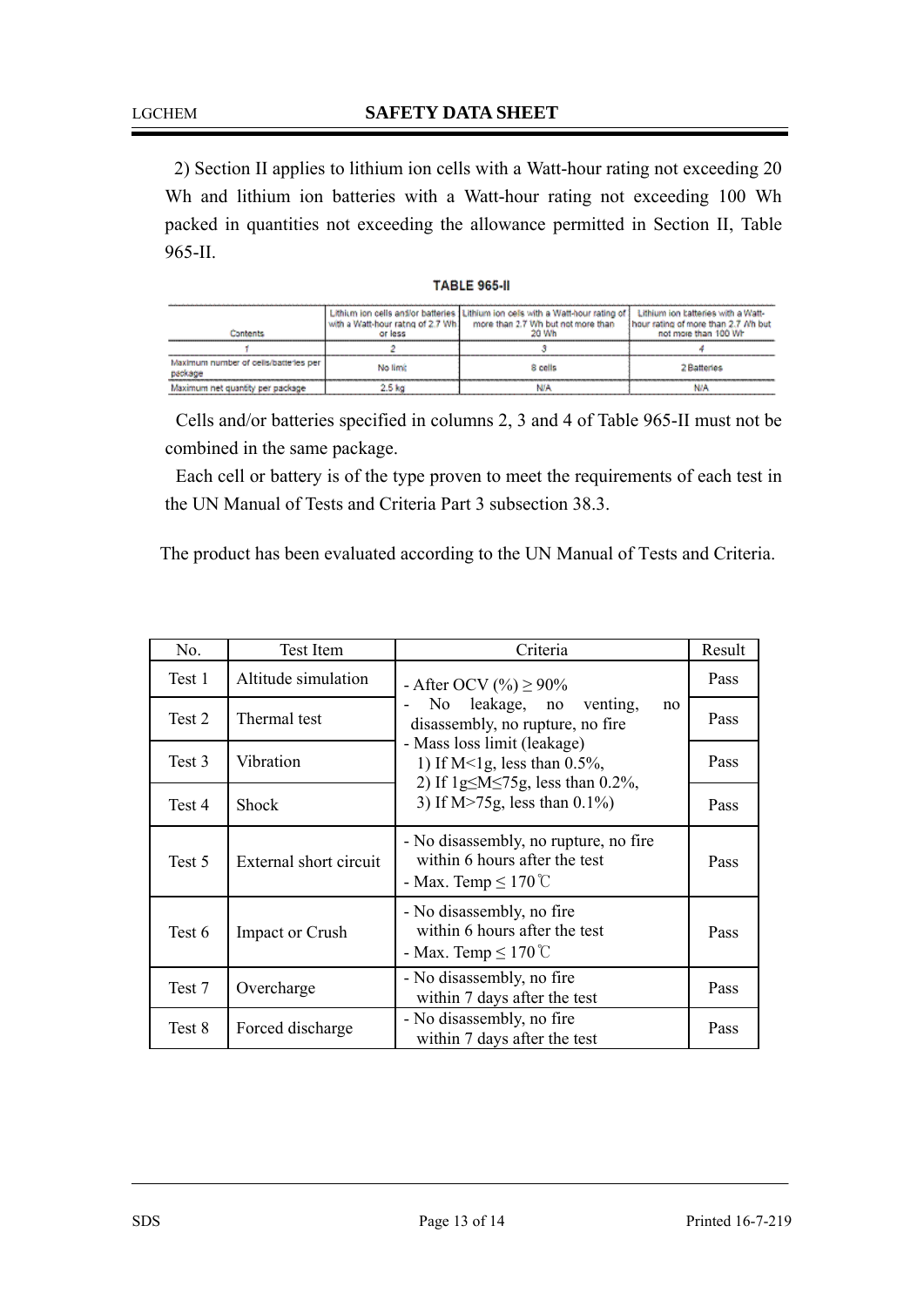# **15. Regulatory Information**

This product is not hazardous under the criteria of the Federal Occupational Safety and Health

Administration(OSHA) Hazard Communication Standard.(29 CFR 1910.1200)

IATA Dangerous Goods Regulations 57th Edition Effective 1 January 2016. Hazardous  $\overline{\phantom{a}}$  Non-hazardous

## **16. Other information**

N/A